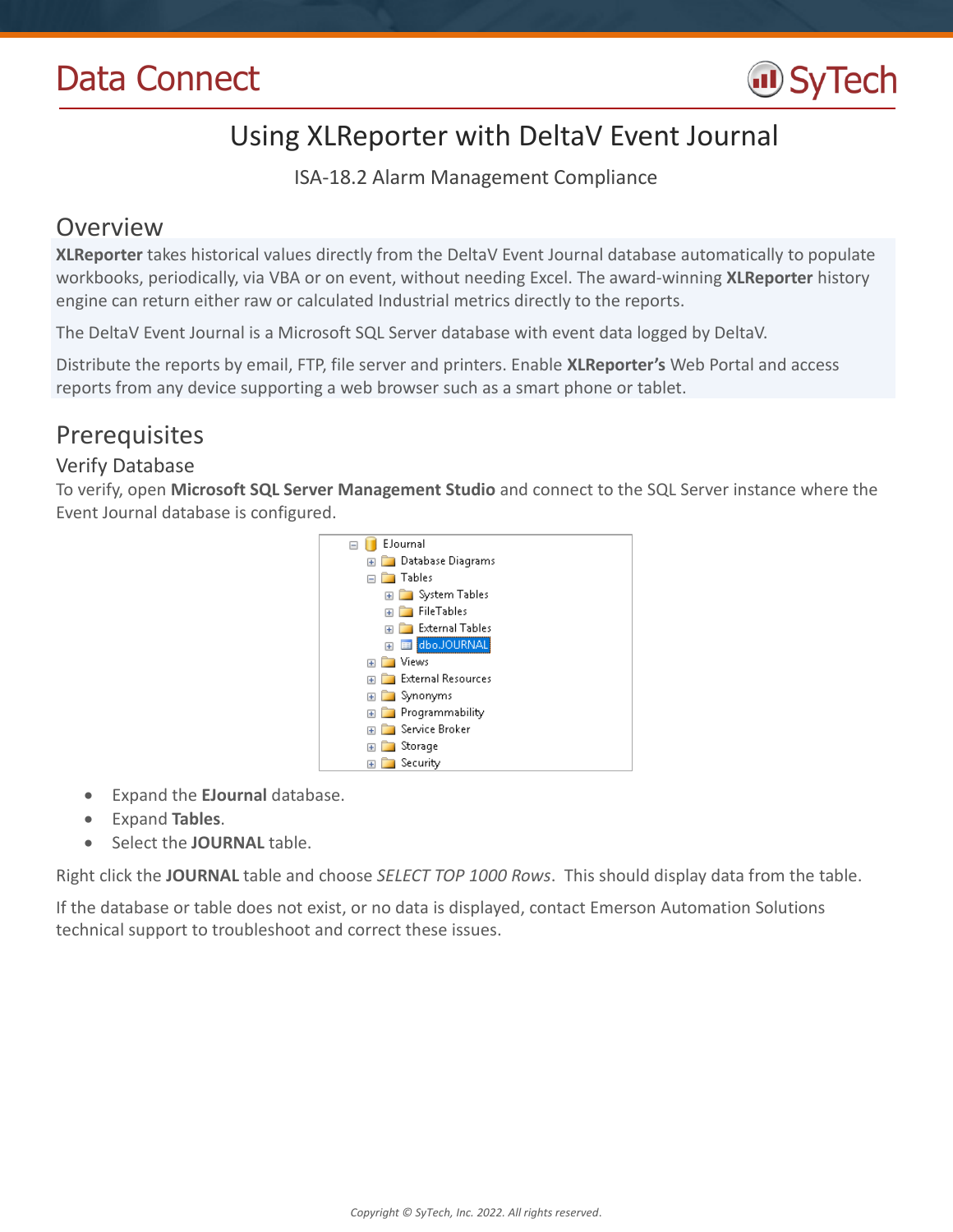### SQL Server Considerations **Remote Connection**

In order for XLReporter to communicate to SQL Server remotely, remote server connections must be enabled in SQL Server. Open the SQL Server Management Studio and connect.

Right click the server at the top of **Object Explorer** and select **Properties**.

| Server Properties - SY020\SQLEXPRESS<br>Ħ                                                       |                                                                                                                                                                                                                                                                                                      | П | ×      |
|-------------------------------------------------------------------------------------------------|------------------------------------------------------------------------------------------------------------------------------------------------------------------------------------------------------------------------------------------------------------------------------------------------------|---|--------|
| Select a page<br>General                                                                        | SScript + BHelp                                                                                                                                                                                                                                                                                      |   |        |
| Memory<br>Processors<br>Security<br>Connections<br>Database Settings<br>Advanced<br>Permissions | Connections<br>Maximum number of concurrent connections $[0]$ = unlimited):<br>lo.<br>÷<br>Use query governor to prevent long-running queries<br>$\frac{4}{7}$<br>0<br>Default connection options:<br>implicit transactions<br>cursor close on commit<br>ansi warnings<br>ansi padding<br>ANSI NULLS |   |        |
| <b>Connection</b>                                                                               | arithmetic abort                                                                                                                                                                                                                                                                                     |   |        |
| Server:<br>SY020\SQLEXPRESS<br>Connection:<br>sa<br>View connection properties                  | Remote server connections<br>○ Allow remote connections to this server<br>Remote query timeout (in seconds, 0 = no timeout):<br>÷<br>600<br>Require distributed transactions for server-to-server communication                                                                                      |   |        |
| <b>Progress</b>                                                                                 |                                                                                                                                                                                                                                                                                                      |   |        |
| Ready                                                                                           | <b>● Configured values</b><br>Running values                                                                                                                                                                                                                                                         |   |        |
|                                                                                                 | 0K                                                                                                                                                                                                                                                                                                   |   | Cancel |

- Under **Select a Page**, select **Connections**.
- In the **Remote server connections** section, check **Allow remote connections to this server.**

#### **Authentication**

Emerson Automation Solutions recommends that the SQL Server instance allows Windows Authentication only. This means that to connect remotely the Windows user on the remote machine must be valid on the machine with SQL Server.

#### **Server Name and Port**

Emerson Automation Solutions recommends that the SQL Server Browser Service not be running for the SQL Server instance containing the **EJournal** database. Therefore, when connecting remotely, the SQL Server Instance name must be manually entered. It will not appear in any list.

In DeltaV version 14.3 and above, the Port Number for the SQL Server instance containing the **EJournal** database is *55114*, which is not the default port of SQL Server.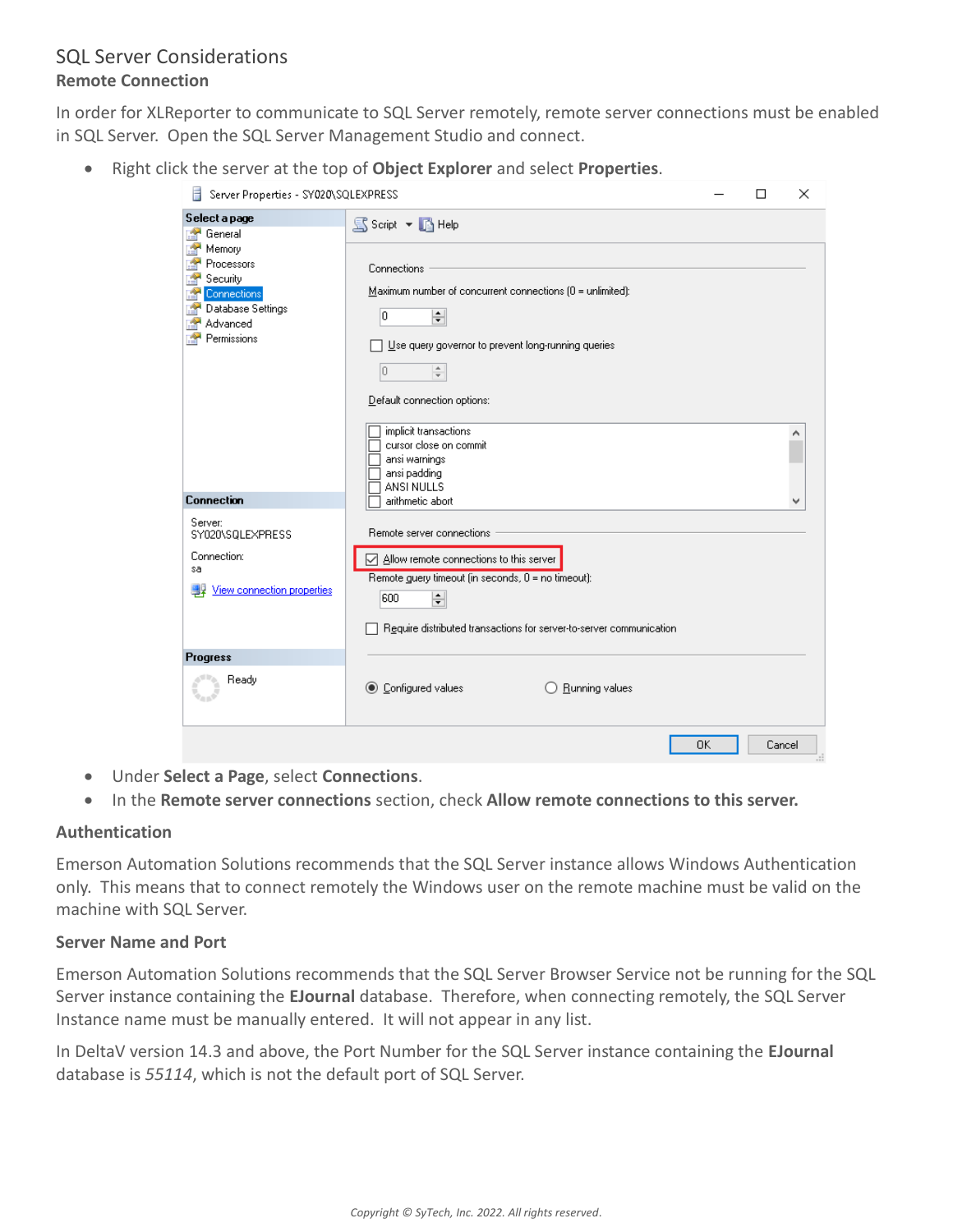## Create a Project

From the **XLReporter Project Explorer** select **File, New** to start the **Project Wizard**. This will give step-by-step instructions on creating a project.

Step 1

Enter a **Project Name** and **Description** (optional).

| <b>New Project</b>                                  |                          |
|-----------------------------------------------------|--------------------------|
| Step 1 : Specify the Project Name and its Location. |                          |
| Project Name:                                       | XLR_Project              |
|                                                     | Project Off Line         |
| Description:                                        | Customer or Site name    |
|                                                     |                          |
| Project Location:                                   | c:\XLRprojects           |
|                                                     |                          |
|                                                     |                          |
|                                                     |                          |
|                                                     |                          |
| < Back                                              | Cancel<br>Next<br>Finish |

### Step 2

Configure the data connector, click **Add**

|   | <b>New Project</b>                                               |          |             |
|---|------------------------------------------------------------------|----------|-------------|
|   | Step 2 : Configure the Connectors (data sources) of the Project. |          |             |
|   | Add Modify X Delete & Catalog                                    |          |             |
|   | Name                                                             | Provider | Description |
| ⊯ |                                                                  |          |             |

Select **Advanced Modules, Alarm Management (ISA-18.2)**

Set the **Provider** to *Emerson Automation Solutions DeltaV Event Journal*.

Under **Primary Server**, click the browse pushbutton (…) to connect to the database.

| <b>Database Connect</b> |                                      |                      |              | $\mathbf{x}$           |
|-------------------------|--------------------------------------|----------------------|--------------|------------------------|
| Microsoft SQL Server    | Connection name                      | Microsoft SQL Server |              |                        |
|                         | Server name                          | SQLSERVER16          | $\checkmark$ | Refresh                |
|                         | Port number                          | 55114                | Use Default  |                        |
|                         | Log on to the server                 |                      |              |                        |
|                         | <b>ID</b> Use Windows Authentication |                      |              |                        |
|                         | Use SQL Server Authentication<br>∩   |                      |              |                        |
|                         | User Name                            |                      |              |                        |
|                         | Password                             |                      |              |                        |
|                         | Database                             | <b>EJOURNAL</b>      | $\checkmark$ | Refresh                |
|                         |                                      |                      |              | <b>Test Connection</b> |
|                         |                                      |                      |              |                        |
|                         |                                      |                      |              |                        |
|                         |                                      |                      |              |                        |
|                         |                                      |                      |              | Cancel                 |

If XLReporter is installed on the same machine as the SQL Server containing the Event Journal database, accept all default settings. Otherwise, with **Microsoft SQL Server** selected,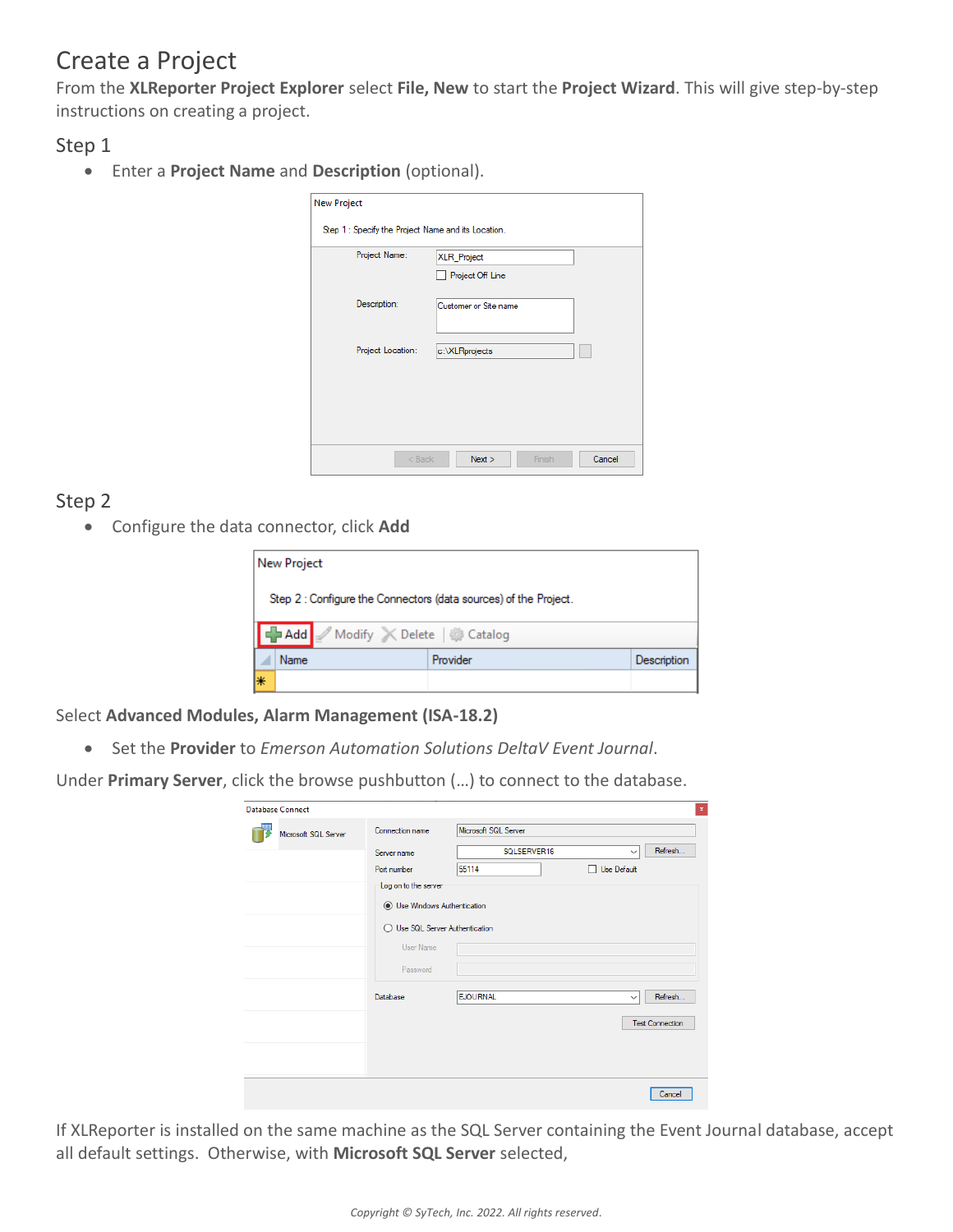- Set **Server name** to the SQL Server instance with the DeltaV Event Journal. This will have to be manually entered.
- If DeltaV is version 14.3 or above, for **Port number** uncheck *Use Default* and specify *55114*. For older versions leave *Use Default* checked.
- Set the **Log on to the server** to *Use Windows Authentication*.
- For **Database**, select *EJOURNAL*.

Click **Test** to verify the settings.

| Alarm Management (ISA-18.2)  | $\mathbf x$                                       |
|------------------------------|---------------------------------------------------|
| Connector Name               | Alarm_Management                                  |
| Description                  |                                                   |
|                              |                                                   |
| Provider                     | Emerson Automation Solutions DeltaV Event Journal |
| Alam/Event Database          |                                                   |
| Type                         | Microsoft SQL Server<br>÷                         |
| Data Source                  | SQLSERVER16                                       |
| Table/View                   | Journal<br>$\checkmark$                           |
|                              |                                                   |
| <b>Create Metrics Tables</b> |                                                   |
| Connector                    |                                                   |
|                              |                                                   |
|                              | Settings                                          |
|                              | OK<br>Cancel                                      |

#### **Metrics Table**

When the data connector is saved, one of the templates automatically added to the project is called *AlarmReport* which contains key alarm metrics of the alarm system and the underlying alarms that influence the KPI. These KPIs can be exported periodically, such as every day, to an external database. With the KPIs stored in the **Metrics Table**, long term trends can be produced.

When **Create Metrics Tables** is checked, the **Connector** list is enabled and provides a list of every other connector in the project that is connected to a database.

If this option is enabled, when the connector is saved, the **Update Database** window appears showing that new tables have been added to the database to receive the KPI/alarm information.

| Done | <b>DROP TABLE TableKPI</b>                  |  |
|------|---------------------------------------------|--|
| Done | DROP TABLE TableTop10                       |  |
|      | <sup>'</sup> Create KPI table               |  |
| Done | <b>CREATE TABLE TableKPI (Facility VARC</b> |  |
| Done | <b>CREATE INDEX TableKPlindex ON Table</b>  |  |
|      | 'Create Top 10 Table                        |  |
| Done | <b>CREATE TABLE TableTop10 (Facility VA</b> |  |